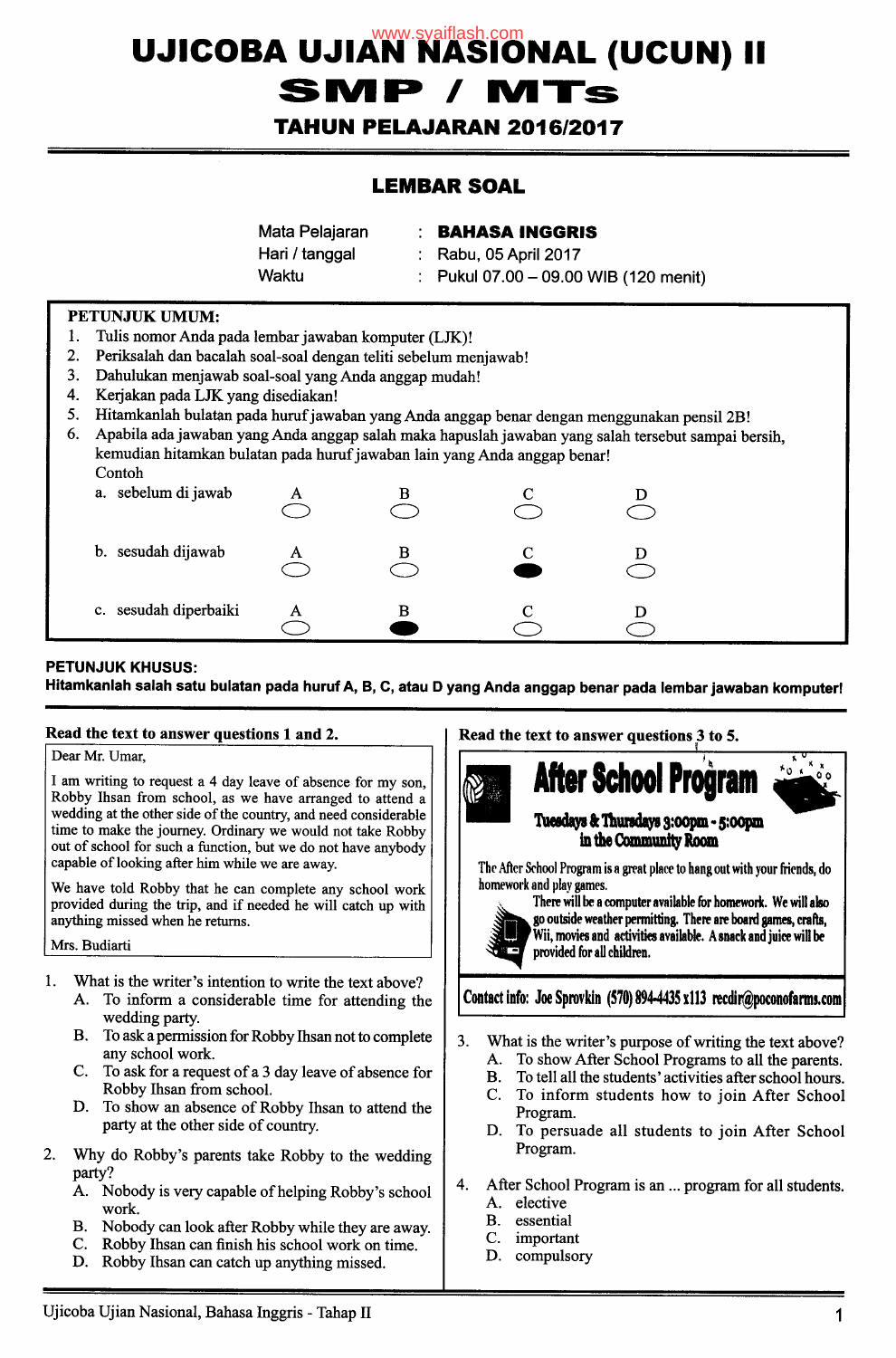#### "A snack and juice will be <u>provided</u> for all children." The underlined word is closest in meaning to .... **Read the text to answer questions 12 and 13.**

- A. brought
- B. prepared
- C. negelcted
- D. maintained

### **Read the text to answer questions 6 to 8.**

*Mita, sorry Ican 't come to your house tonight to do the wall magazine project as we have planned. My grandmother has just come andshe wants me to accompany her to my aunt's house. I will meet you at school tomorrow.* 

#### *Dinda.*

5.

- 6. From the text, we can conclude that Dinda is Mita's
	- A. sister
	- B. teacher
	- C. neighbor
	- D. classmate

#### 7. Dinda wrote the message to ....

- A. remind Mita to finish the project at her house
- B. ask Mita to come to her aunt's house with her
- C. apologize for her absence of doing the project
- D. tell her grandma's attendance to her house
- 8. What will Mita likely do after reading the message?
	- A. Come to Dinda's house to do the project.
	- B. Reply the message and ask her to take care.
	- C. Accompany Dinda to her grandma's house.
	- D. Come to school to meet Dinda as soon as possible.

#### **Read the text to answer questions 9 to 11.**

**Attention** 

Passengers planning to drive and park at this place should be aware of several changes due to construction at the flight terminal. Short term parking is available in new parking lot the west end of the terminal.

- 9. Where do you usually find the text above?
	- A. Airport.
	- B. Harbour.
	- C. Bus station.
	- D. Railway station.

10. What will the readers do after reading the text above?

- A. They will park in lot of the west.
- B. The readers will park at the airport.
- C. The readers will drive at the airport.
- D. They will be aware of several changes.
- 11. Passengers planning to drive and park at the airport should be aware of several changes ... construction at the terminal.

The correct word to fill in the blank is...

- A. because of
- B. therefore
- C. although
- D. unless



- 12. The text is mainly written to
	- A. invite Jason's friends to go swimming together
	- B. ask Jason's friends to manage his birthday party
	- C. inform a preparation of celebrating a birthday party
	- D. request all Jason's friends to attend his birthday party
- 13. What will the readers likely do after reading the text above?
	- A. Attend Jason's invitation to go swimming at his house.
	- B. Join the hard swimming training at Jason's house.
	- C. Come to Jason's house to celebrate his birthday.
	- D. Prepare the program of Jason's birthday party.

#### **Read the text to answer questions 14 to 16.**

| Date Listed | $10-Sep-16$                  |
|-------------|------------------------------|
| Price       | \$250.00                     |
| Address     | Winnipeg, MB R2N 3X7, Canada |

We are selling our TV stand and two matching towers. These were purchased a year ago and used as basement furniture. Unfortunately, we have to sell because we are moving out of the province and won't be needing these anymore... Modern black with frosted glass shelves. Excellent condition as we never even went in our basement the entire time we've owned this unit! This entertainment unit is perfect for any man cave or Rec room.

Asking \$250 obo. We are located in Ste. Anne but are willing to deliver for a small fee.

- 14. The writer wrote the text in order to ...
	- A. tell the readers that he had moved to the new house.
	- B. sell TV stands and two matching towers to the readers.
	- C. inform the readers about how to select a good TV stand.
	- D. explain the use of having TV stand and 2 matching towers.

[www.syaiflash.com](http://www.syaiflash.com/)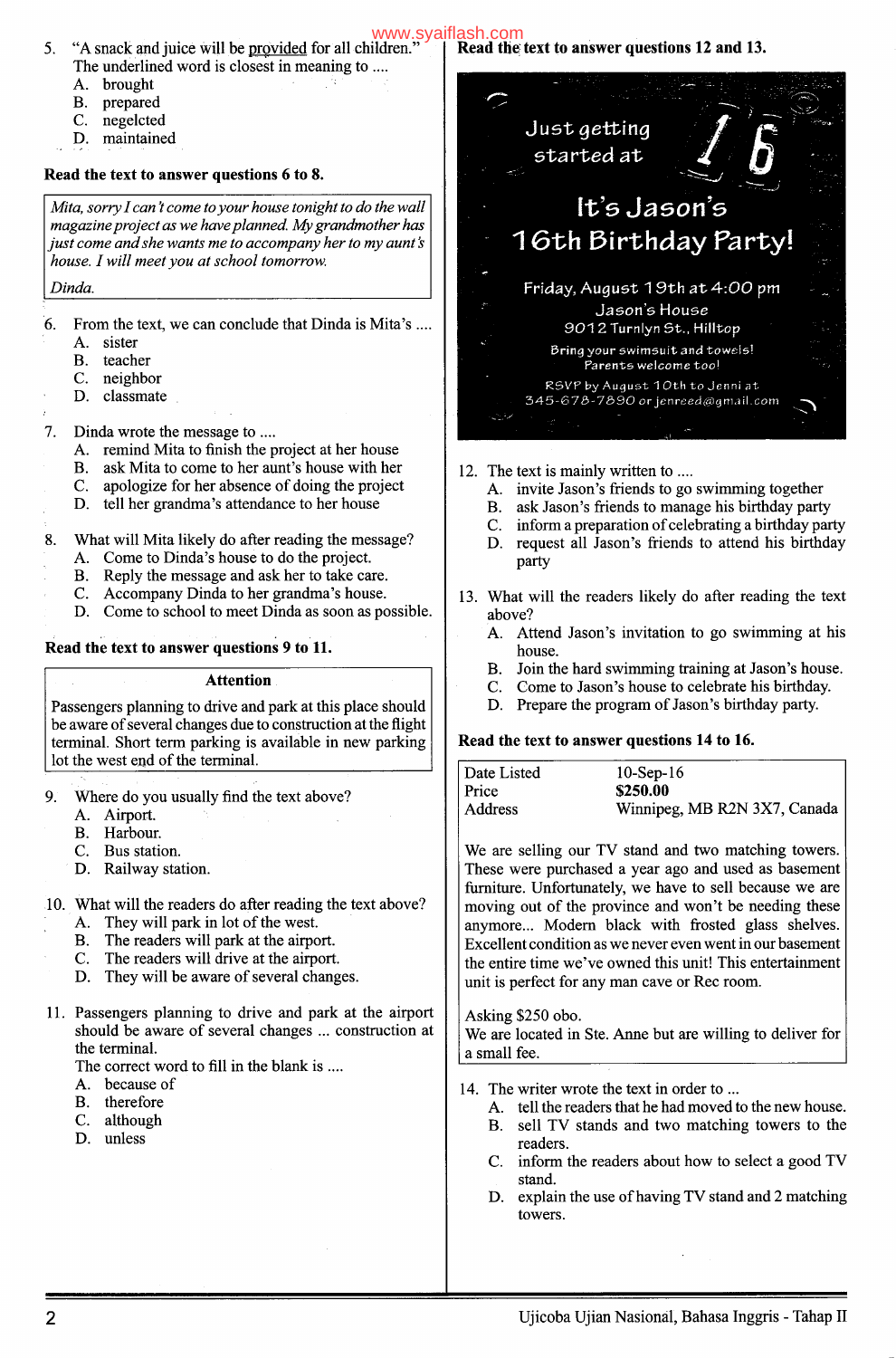- 15. Why would TV stand and 2 matching towers be sold by the writer?
	- A. The writer had problems on TV.
	- B. The writer used the different types.
	- C. The writer needed the new properties.
	- D. The writer moved out of the province.
- 16. "These were purchased a year ago and used as basement furniture."

The underlined word is closest in meaning to ....

- A. taken
- B. bought
- C. needed
- D. prepared

**Read the text to answer questions 17 to 19.** 

#### COME TO ICELAND

#### Spring breaks: April  $2<sup>nd</sup> - 6<sup>th</sup>$ .

*\$650* per person

Stay in a comfortable 3 stars hotel in SUMMARECEQ

the amazing capital of this wonderful country.

#### BOOK NOW

Go shopping and sightseeing, enjoy a sauna, go sledging, fishing, and a lot of more - may be even ice diving!

- 17. The above advertisement will be interesting for those who....
	- A. want to spend their holiday
	- B. like to have a formal meeting
	- C. need to take a long rest in peace
	- D. like to enjoy the hustle and bustle
- 18. What does the text focus on?
	- A. An amazing capital.
	- B. Tour package to Iceland.
	- C. SUMMARECEQ 3 star hotel.
	- D. Enjoying wonderful country.
- 19. The word "sightseeing" in the text is closest in meaning to ...
	- A. driving
	- B. exciting
	- C. voyaging
	- D. wandering

#### **Read the text to answer questions 20 to 22.**

| MILK CALCIUM                                                      |                    |              |  |  |  |
|-------------------------------------------------------------------|--------------------|--------------|--|--|--|
| Dietary Supplement                                                |                    |              |  |  |  |
| 600 mg 100 Soft gels                                              |                    |              |  |  |  |
| <b>Supplement Facts</b>                                           |                    |              |  |  |  |
| Serving size : 1 soft gel                                         |                    |              |  |  |  |
| Amount per 1 soft gel                                             | % Daily Value*     |              |  |  |  |
| Vitamin D                                                         | 200 IU             | 50           |  |  |  |
| Calcium (from milk)                                               | $600$ mg           | 60           |  |  |  |
| Zinc                                                              | $15 \,\mathrm{mg}$ |              |  |  |  |
| *Daily value has not been established                             |                    |              |  |  |  |
| Other ingredients: Gelatin, Glycerin, Purified Water              |                    |              |  |  |  |
| Directions: As a dietary supplement, take one soft gel for adults |                    |              |  |  |  |
| daily.                                                            |                    |              |  |  |  |
| Manufactured for:                                                 |                    |              |  |  |  |
| NU-HEALTH PRODUCTS CO.                                            |                    | EXP 04 27 17 |  |  |  |
| Walnut, CA 91789                                                  |                    |              |  |  |  |
| Made in U.S.A.                                                    |                    |              |  |  |  |

- [www.syaiflash.com](http://www.syaiflash.com/)<br>be sold by [20. By reading the above text, the readers will notice
	- A. what they should do in side effect problems
	- B. when the product is forbidden to use
	- C. where to store the product safely
	- D. where the product is sold

### 21. "EXP 04 27 17"

- It means that ...
	- A. We must remember the important date for the product.
	- B. We should be careful to buy the product on that date.
	- C. We must not consume the product after that date.
	- D. We should buy the product after that date.
- 22. "Daily value has not been established."
	- The underlined word is closest in meaning to .... A. sent
	- B. written
	- C. ordered
	- D. determined

#### **Read the text to answer questions 23 to 25.**

**sev4g** 

t.oveL.j *Rowevs* **0 outr** *Wa* **U** to coigrati4te -

*you ov.* 

- Success!!
- 23. The recipient of the card
	- A. has a wonderful life
	- B. defeats all his enemies
	- C. achieves something great
	- D. gets something surprising
- 24. The card is sent to show that the sender wants to
	- A. share the recipient's happiness
	- B. show that success is not easy to get
	- C. wish he recipient get the best in his/her life
	- D. say that it is importat to be a successful person
- 25. *'Sending Lovely Flowers your way to congratulate yov 0A, lJobtr'S1400ess* **<sup>U</sup>**
	- **The underlined word is closest in meaning to..**
	- A. eternal
	- B. pretty
	- C. great
	- D. endless

#### **Read the text to answer questions 26 to 29.**

I have a place I love to go. It's a fort, or a clubhouse, where I can go with friends. We can hang out there, plan neat stuff, eat, and rest. Shadow Fort is my favorite place for lots of reasons.

First of all, there's plenty of room for a few kids. It's large (gargantuan to me). The fort is 3 ft. 8 in. high, *5* ft. 3 in. long, and 3 ft. 6 in. wide. There's a place in back (we call it the pantry) for crackers, grapefruit, avacadoes, potatoes, carrots, berries, and Spanish moss. The roof is made of 4-ft. palm leaves and smaller fronds.

Second, this fort is the first structure I ever built, with the help of my friend Kevin. We built it during a light shower. It was only a few vines that tangled together to make a kind of cave that we could crawl under. We worked fast to put palm

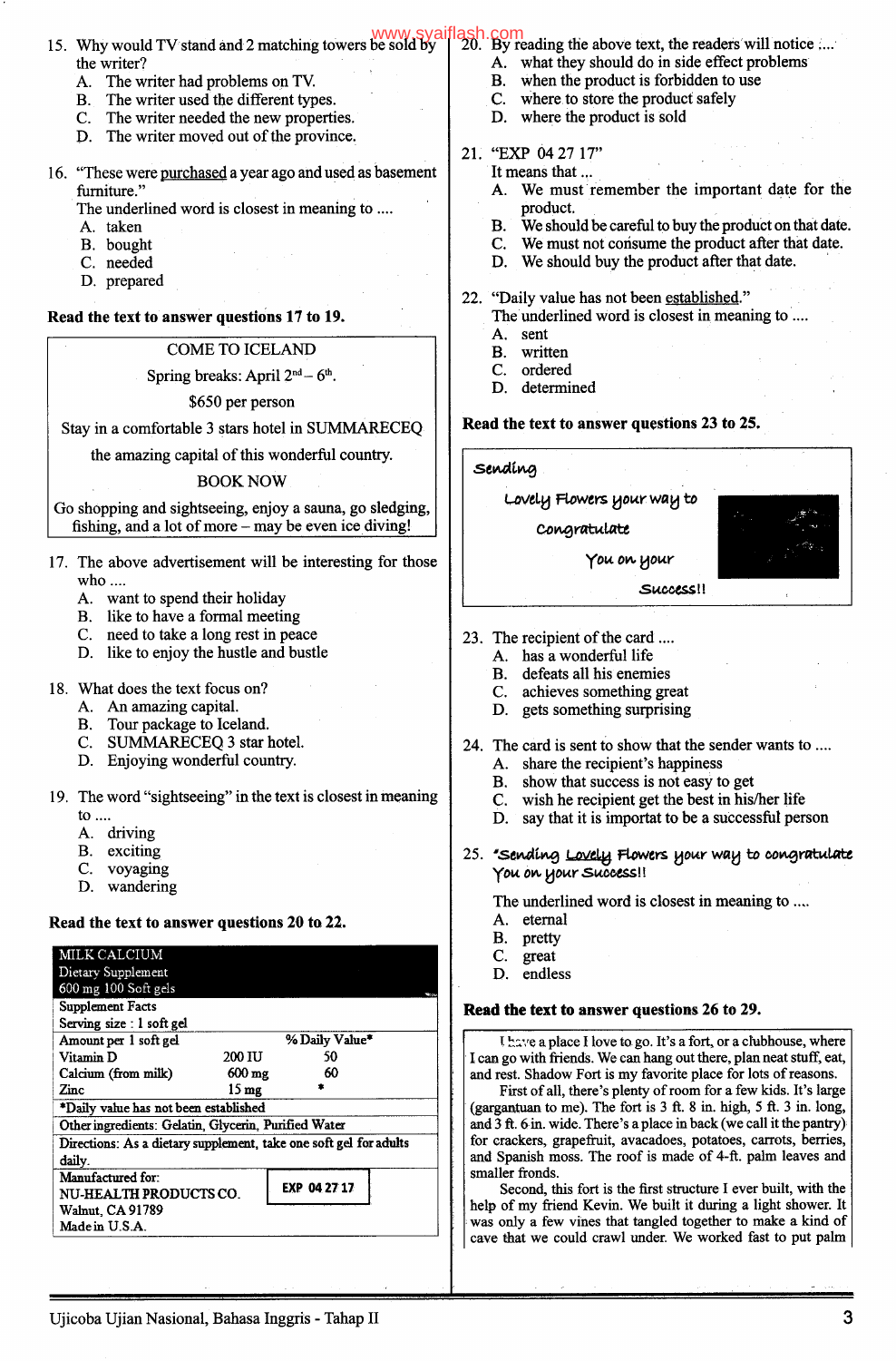shouted to Kevin. We got inside in the nick of time. It began to rain powerfully, and oh how the wind blew! But our fort kept us safeand dry. Later we named it Shadow Fort because it sits in a shady area.

Finally, Shadow Fort is my favorite place because it has everything we need. We keep food in the pantry, a small cot to sit on, and we even have a plywood door. One time Kevin fell out of a tree and hurt his ankle. I helped him back to Shadow Fort where he rested on the cot. Then I made some "dinner" crackers, carrots, and berries for dessert.

Can you see why Shadow Fort is my favorite place? I hope so. When I'm there, I feel happy as a cat with cream!

26.' The text mostly talk about the writer's

- A. favorite interests to do with friends<br>B. favorite place to visit, Shadow Fort
- favorite place to visit, Shadow Fort
- C. unforgettable story of Shadow Fort
- D. nice experience to hang out at Fort

27. On the second paragraph, the writer describes about

- A. the roof of the room
- B. the pantry at the back
- C. the height of the room
- D. the room for kids at Fort
- 28. After reading the text above, the writer really hopes that the readers will likely
	- A. have a clear understanding about Shadow Fort
	- B. be much interested to go to the Shadow Fort
	- C. know much how to reach the Shadow Fort
	- D. know the reasons why the Fort is famous
- 29. "Later we named it Shadow Fort because it sits in a shady area." (paragraph 3)

The underlined word refers to ....

- A. fort
- B. shady area
- C. Shadow area
- D. powerful rain

#### **Read the text to answer questions 30 to 32.**

#### **A Trip to the Zoo**

Yesterday my family went to the zoo to see the elephant. When we got to the zoo, we went to the shop to buy some food to give to the animals.

After getting the food we went to the nocturnal house where we saw birds and reptiles which only come out at night.

Before having lunch and taking a rest, we went for a ride on the elephant. It was a thrill to ride it. Dad nearly fell off when he let go of the rope.

During lunch we fed some birds in the park. In the afternoon we saw the animals being fed.

When we returned home we were tired but happy because we had so much fun.

- 30. What does the writer expect the readers get after reading the text above?
	- A. The readers can participate to keep animals well.
	- B. The readers will have more knowledge about animals.
	- C. The readers will get an experience about a trip to the zoo.
	- D. The readers know much the writer's sharing to visit the zoo.

#### fronds and leaves over the vines. "Quick! Let's get inside!" I www.syaiflesh.com did the writer and his family feel very tired after having a trip to the zoo?

- A. They had to visit many places in the zoo.
- B. They took a long time to reach the zoo area.
- C. They had to feed a lot of animals in the zoo.
- D. They had no time to take a rest in the zoo.
- 32. ... our family felt tired after visiting the zoo, we were still happy.
	- A. Since
	- B. Because
	- C. Although
	- D. Nevertheles

#### **Read the text to answer questions 33 to 36.**

- Prepare your fruits and vegetables by washing them thoroughly and peeling off those that need the skin removed.
- 2. Your juicer features an extra wide chute and thus most fruits and vegetables such as apples, carrots, beats, celery and others will not need to be cut into smaller pieces since they fit in the chute.
- 3.' Make sure your juice extractor is properly assembled. Please follow the instructions.
- 4. Ensure the juice extractor and its accessories are clean by following the cleaning and maintenance section of this manual.
- 5. Place the jar or any other container/glass you may wish to use to collect the juice under the spout and make sure the pulp collector is in place prior to begin juicing.

Do not allow the pulp collector container to overfill as this may cause the unit to stall.

- 6. Plug the power cord into an electrical outlet and turn the power on "I."
- 7.. Once the juicer is on, place the fruits and vegetables on the food chute and use the food pusher slowly to drive them down. In order to extract the maximum amount ofjuice, it is important to push the food pusher slowly.
- 8. The juice extractor will separate the juice and the pulp in the jar and pulp Collector while you are juicing.
- 33. The purpose of the writer in writing the passage is to
	- A. tell us how to operate instructions of juice extractor
	- B. inform us the way to separate the juice and the pulp
	- C. describe good fruits and vegetables for juicing
	- D. show how to start the instructions of juicing
- 34. Why is it important to push the food pusher slowly?
	- A. To drive fruits and vegetables down well.
	- B. To extract the maximum amount of juice.
	- C. To separate the juice and the pulp in the jar.
	- D. To make fruits and vegetables good and fresh.
- *35.* What should we do before placing the fruits and the vegetables on the food chute?
	- A. Turn the power off.
	- B. Use the food pusher.
	- C. Separate juice skin.
	- D. Turn the power on.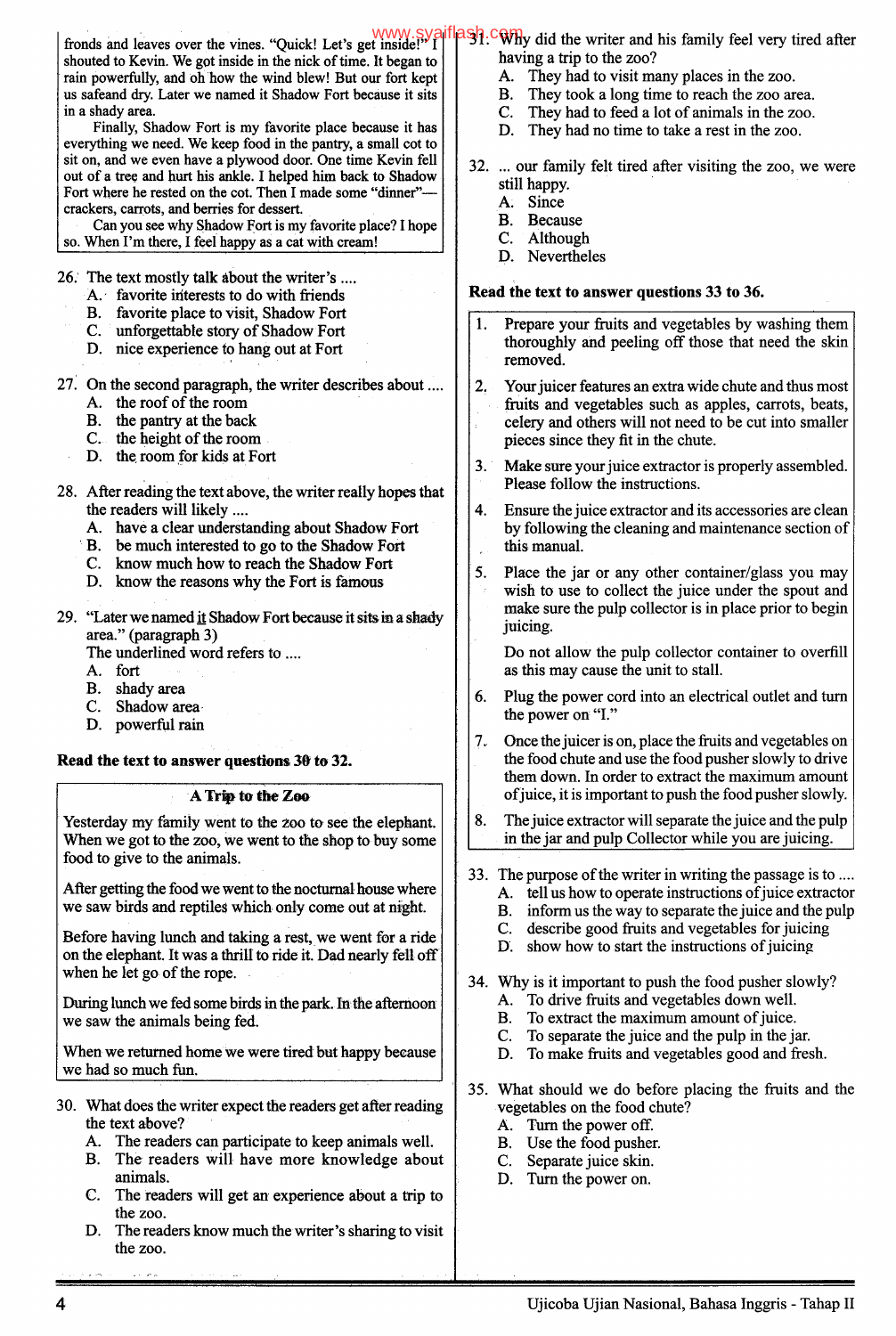36. "...to be cut into smaller pieces since they fit in the y ail 40s ft. Why, this is your son! If money can turn into small chute." (instruction 2) stones then a boy can turn into a monkey."

The underlined word refers to ....

- A. fruits
- B. vegetables
- C. smaller pieces
- D. fruits and vegetables

#### **Read the text to answer questions 37 to 40.**

A man had to go on a long travel. He hid his money in a pot and put butter over it. So nobody could see what was there under the butter in the pot.

Then he took the pot to his neighbour and said,"Please keep this pot of butter for me till I come back." He did not say anything about the money in the pot,

A month passed. Two months passed. But the traveller did not come back. His neighbour thought, "I'm afraid he butter in the pot is bad." And he took all the butter out of the pot and saw money there.

He took the money for himself and put many small stones into the pot in the place of money. When the traveller came back, he asked his neighbour for the pot. He carried it home and took out all the butter. He wanted to take the money. But he found only many small stones under the butter. He was very angry. Then one of his friends came to see him. *"You* look angry, my friend! Why are you angry?" asked his friend.

"Oh, I am a silly man!" And he told his friend the story about the pot of butter, the money and the small stones. "Well, I can show you how to get your money back. Let us go to the forest." And the two friends went to the forest, caught a monkey there and brought it home. "Now you go' to your neighbour and say, "Please let your son come with me to the market". "He can help me to carry food from the market".

The man did so. The neighbour sent his son to the man. But they did not go to the market. The man went home' with the neighbour's son and locked the boy in his house.

The friend said,"Now go to your neighbour with the monkey and say: "Here is your son." The man did so. The neighbour was very angry. "Take the monkey away and bring back my son!" he said. "Why, this is your son! If money can turn into small stones then a boy can turn into a monkey."

The neighbour understood everything. He brought: the money and the man let the boy go back to his father.

- 37. The story is about a traveler and his ... neighbour.
	- A. wicked
	- B. arrogant
	- C. cruel
	- D. miser

38. What was the man's problem?

- A. He lost his butter's pot.
- B. The neighbour took his money.<br>C. The butter in his pot was bad.
- The butter in his pot was bad.
- D. His son became a monkey.
- 39. How did the man do to repay his neighbour's mistakes?
	- A. Took his son and changed it with a monkey.
	- B. Changed the bad butter with some stones.<br>C. Sent his son to the market.
	- Sent his son to the market.
	- D. Took away his money.

The man wants to say that what the neighbour did was ....

- A. illogical
- B. thoughtless
- C. cruel
- D. wicked

#### **Read the following ads to answer questions 41 to 44.**

Earthquakes are the vibrations caused by rocks breaking under stress. The underground surface along which the rock breaks and moves is called a fault plane.

The size or magnitude of earthquakes is determined by measuring the amplitude of the seismic waves recorded on a seismograph and the distance of the seismograph from the earthquake. These are put into a formula which converts them to a magnitude, which is a measure of the energy released by the earthquake. For every unit increase in magnitude, there is roughly a thirty-fold increase in the energy released.

A magnitude 8.6 earthquake releases energy equivalent to about 10 000 atomic bombs of the type developed in World War II. Fortunately, smaller earthquakes occur much more frequently than large ones and most cause little or no damage.

Earthquake magnitude was traditionally measured on the Richter scale. It is often now calculated from seismic moment, which is proportional to the fault area multiplied by the average displacement on the fault.

The focus of an earthquake is the point where it originated within the Earth. The earthquake epicentre is the point on the Earth's surface directly above the focus.

- 41. What is the main topic of the text above?
	- A. A general description of earthquake.
	- B. A specific cause of the earthquake.
	- C. The big power of the Earthquake.
	- D. The effects of the earthquake
- 42. The third paragraph explains about
	- A. World War II which happened after earthquake
	- B. little damage caused by smaller frequent earthquakes
	- C. the magnitude of earthquake caused by the heavy waves
	- D. the energy that comes from the magnitude of the earthquake
- 43. The amplitude of the seismic waves recorded on seismograph determines
	- A. some energy released
	- B. 10.000 atomic bombs
	- C. magnitude of the earthquake
	- D. the rock breaks and moves
- 44. The report of the earthquake above will likely attract the attention of....
	- A. people who live in a sensitive and disturbed area of earthquake
	- B. some teachers who are teaching their students at a big school
	- C. policemen who are working to watch some high buildings
	- D. some people who live near the beaches and the mountains